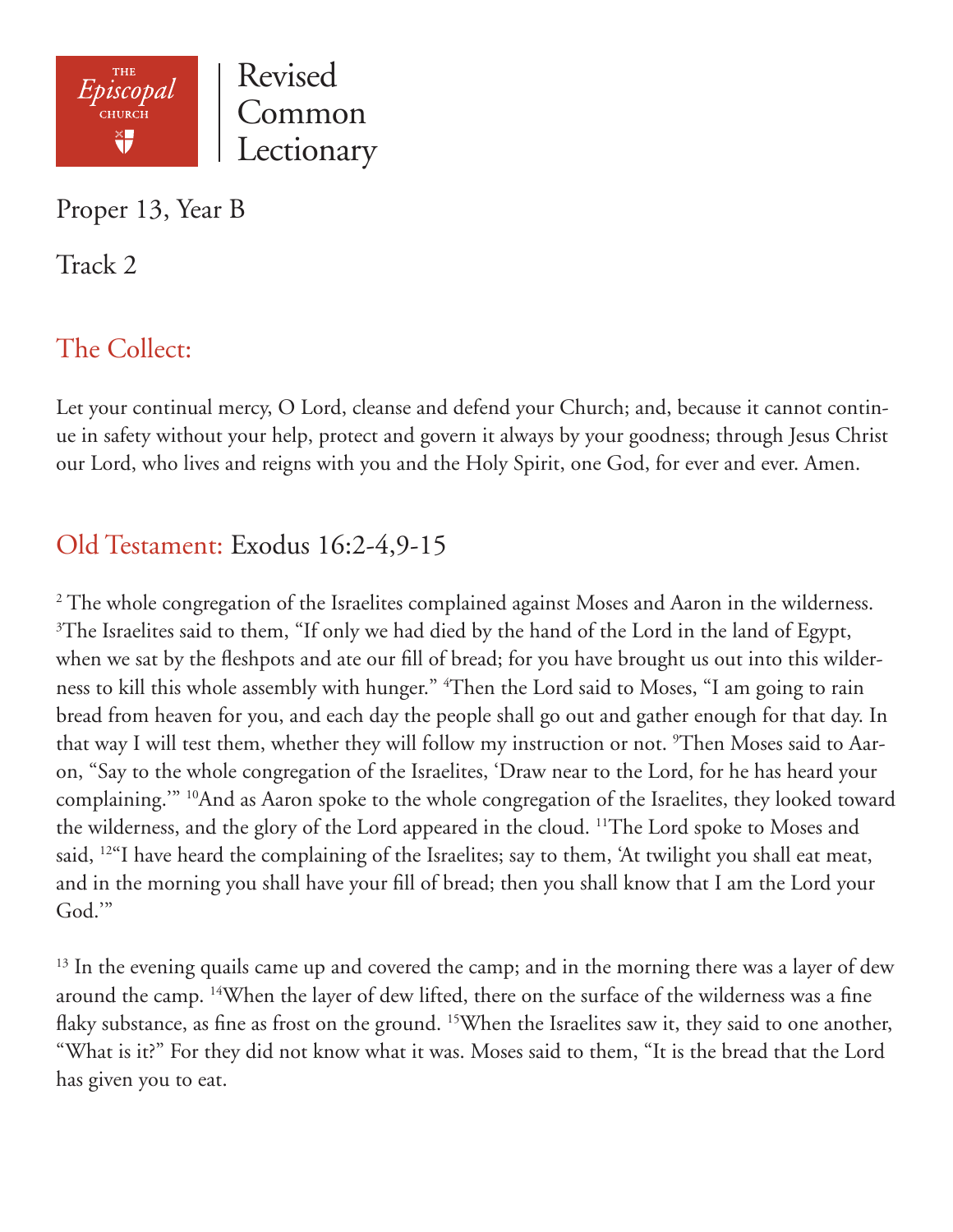#### Psalm: Psalm 78:23-29

<sup>23</sup> So he commanded the clouds above \* and opened the doors of heaven.

- $24$  He rained down manna upon them to eat  $*$ and gave them grain from heaven.
- $25$  So mortals ate the bread of angels;  $*$ he provided for them food enough.
- $26$  He caused the east wind to blow in the heavens  $*$ and led out the south wind by his might.
- $27$  He rained down flesh upon them like dust  $*$ and winged birds like the sand of the sea.
- $28$  He let it fall in the midst of their camp  $*$ and round about their dwellings.
- $29$  So they ate and were well filled,  $*$ for he gave them what they craved.

## Epistle: Ephesians 4:1-16

<sup>1</sup> I therefore, the prisoner in the Lord, beg you to lead a life worthy of the calling to which you have been called,

<sup>2</sup> with all humility and gentleness, with patience, bearing with one another in love, <sup>3</sup>making every effort to maintain the unity of the Spirit in the bond of peace. <sup>4</sup>There is one body and one Spirit, just as you were called to the one hope of your calling, <sup>5</sup>one Lord, one faith, one baptism, <sup>6</sup>one God and Father of all, who is above all and through all and in all. 7 But each of us was given grace according to the measure of Christ's gift. <sup>8</sup>Therefore it is said, "When he ascended on high he made captivity itself a captive; he gave gifts to his people." 9 (When it says, "He ascended," what does it mean but that he had also descended into the lower parts of the earth? 10He who descended is the same one who ascended far above all the heavens, so that he might fill all things.) <sup>11</sup>The gifts he gave were that some would be apostles, some prophets, some evangelists, some pastors and teachers, <sup>12</sup>to equip the saints for the work of ministry, for building up the body of Christ, 13until all of us come to the unity of the faith and of the knowledge of the Son of God, to maturity, to the measure of the full stature of Christ. <sup>14</sup>We must no longer be children, tossed to and fro and blown about by every wind of doctrine, by people's trickery, by their craftiness in deceitful scheming. <sup>15</sup>But speaking the truth in love, we must grow up in every way into him who is the head, into Christ, 16from whom the whole body, joined and knit together by every ligament with which it is equipped, as each part is working properly, promotes the body's growth in building itself up in love.